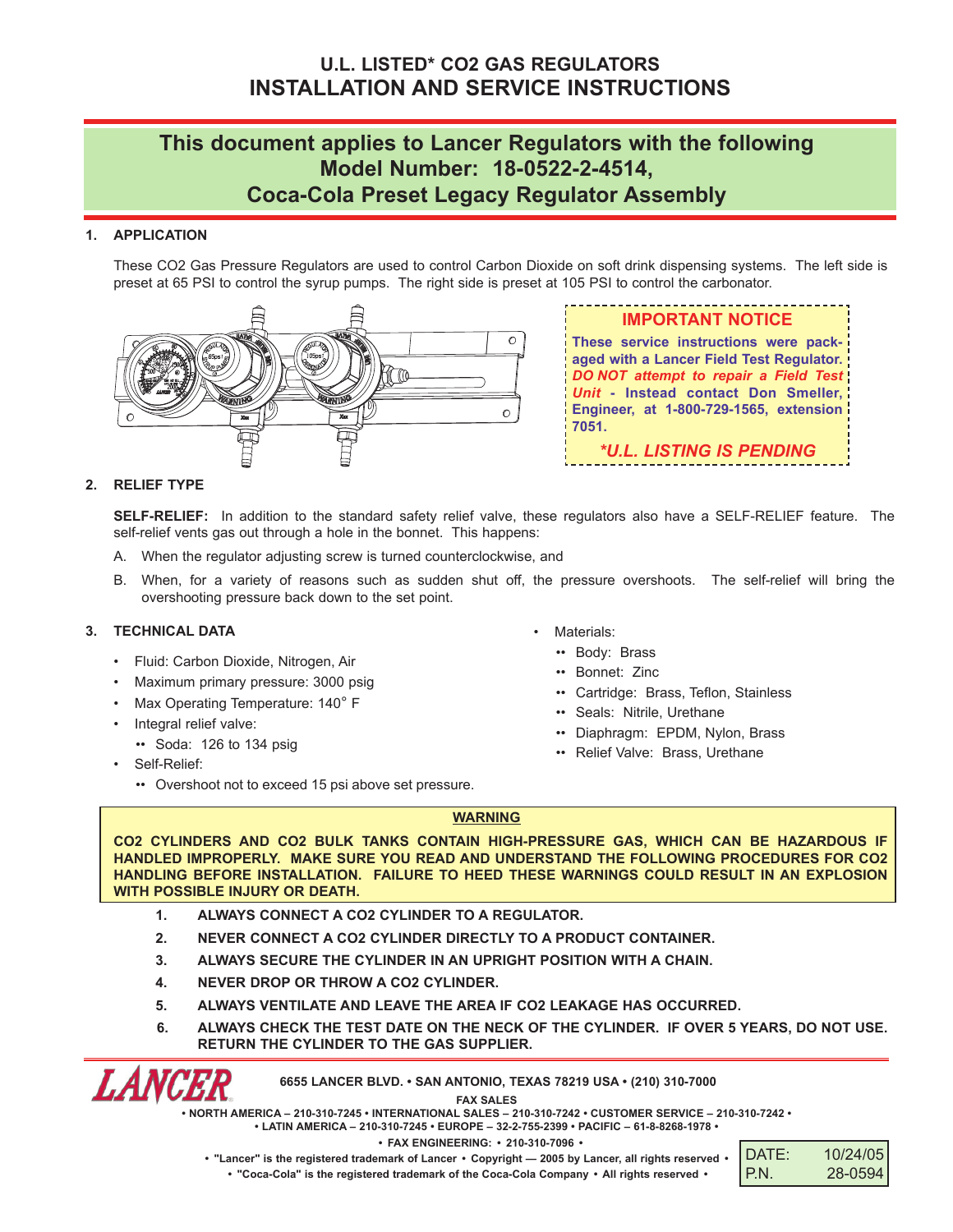#### **4. INSTALLATION**

These regulators have two primary (inlet) ports marked PRI, and two secondary (outlet) ports marked SEC. *Never connect the* high-pressure supply to the regulator ports marked SEC. Never connect the outlet lines to the regulator ports marked PRI. Improper connections will expose the downstream system to excessive pressure, resulting in equipment damage and/or personal injury.

If the Regulator is not connected directly to the gas cylinder, the intermediate hose between the source and the regulator must be rated for the maximum pressure that can be expected from the cylinder. Beware of the hoses coming from bulk sources. Always assume that a bulk source can be replaced, temporarily, with a bottle source.

Install the regulator so that the bonnet "roof" is tilted (best if vertical) allowing condensate to run off rather than to puddle up on the top. This prevents water from running down through the vent hole into the bonnet where it can freeze.

#### **4.1 AdjuSTmENT**

#### **ThESE ARE PRESET REGuLATORS - dO NOT AdjuST.**

#### **4.2 dISASSEmbLY**

- A. Shut off the inlet pressure source.
- B. Vent the pressure on the inlet and outlet sides to zero.
- C. Relax the main spring force by turning the adjusting screw counterclockwise until it turns freely.
- D. Cleanliness is important from here on. Keep dirt and debris out of the regulator's innards. Contaminants can cause seals to leak.
- E. Remove the bonnet. A special wrench is available (Lancer PN 22-0215).
- F. Parts come out and go back, in the order as shown in Figure 1.
- G. Remove the cartridge seal assembly using an 11/16" socket.

#### **4.3 CLEANING**

- A. Clean the parts with warm water and soap.
- B. Rinse and dry parts. Leftover water drops will turn to ice.
- C. Inspect. Replace damaged parts.
- D. Note that the following sub-assemblies are not meant to be taken apart:
	- a. Cartridge Seal Sub-assembly
	- b. Diaphragm Sub-assembly
	- c. Externally adjusted Bonnet Sub-assembly
	- d. Internal Adjustment Sub-assembly
	- e. Safety Relief. If the safety relief is not operating properly, replace the regulator.

#### **4.4 RE-ASSEmbLY**

- A. Replace all "soft goods" using Repair Kit 82-3757.
- B. Using Silicone (Dow 111) Lubricant (a little goes a long ways), lubricate the O-Ring (Item A), and place it into the hole in the body. Do not place the O-Ring around the Seal Cartridge (Item B).
- C. Install the Seal Cartridge (Item B). Use 11/16" socket. Torque to 50 inch-pounds.
- D. Lubricate threads of Adjusting Assembly (Item F) with Dow 111 Lubricant.
- E. Stack Diaphragm Assembly (Item C), Glide Washer (Item D), Spring (Item E), and Adjusting Screw Assembly (Item F1) (if used).
- F. Lubricate threads of Bonnet (Item G) with Dow 111 Lubricant. Torque to 200 inch-pounds.
- G. Adjust the set pressure (see above).



\*NOTE: THESE PARTS ARE INCLUDED IN REPAIR KIT

> **Exploded View Figure 1**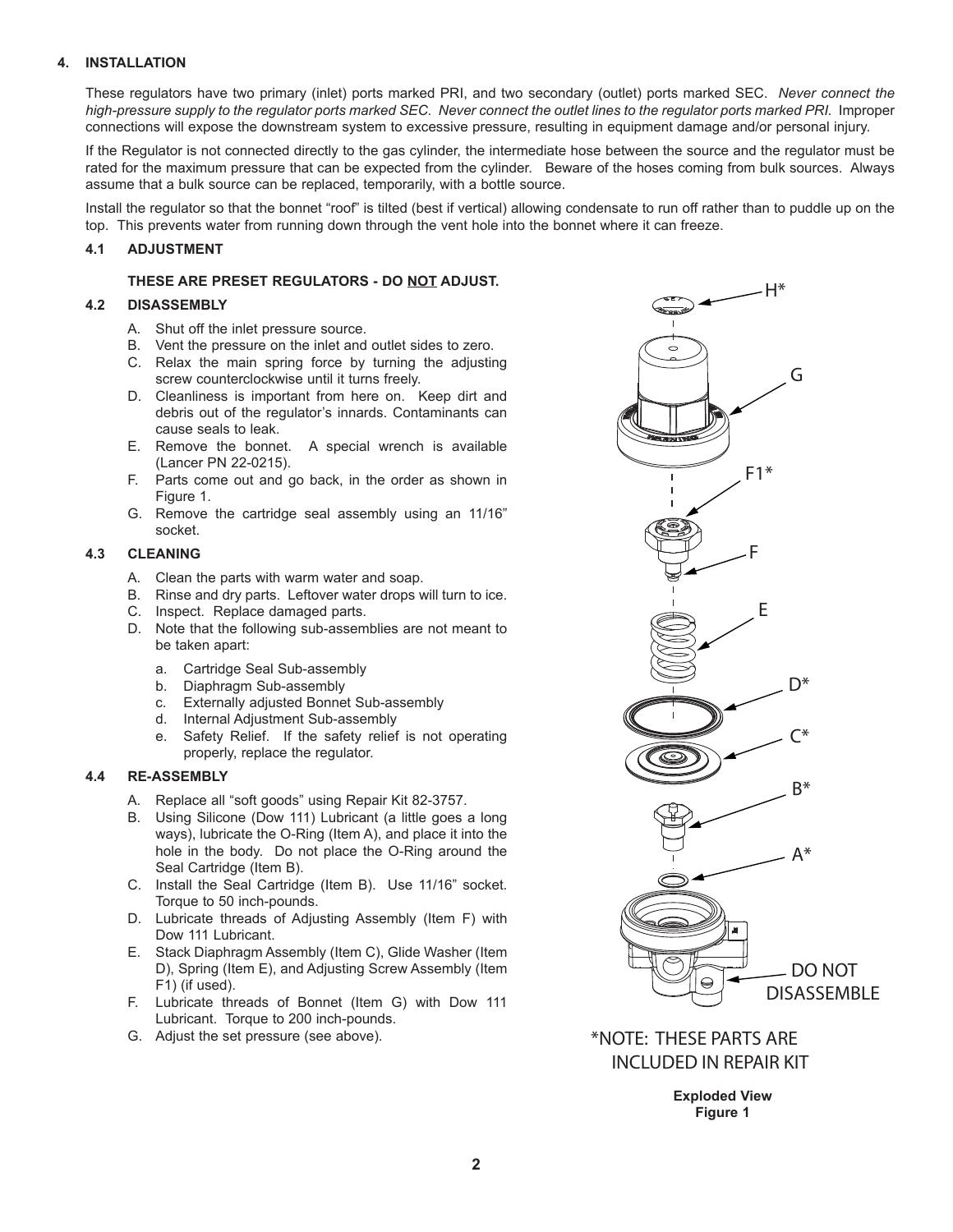#### **WARNINGS**

- 1. PRESSURE RELIEF VALVES MUST ALWAYS BE USED IN THE SECONDARY LINES DOWNSTREAM OF EACH REGULATOR. DO NOT REMOVE OR ATTEMPT TO ADJUST THE INTEGRAL SAFETY RELIEF VALVE.
- 2. THESE REGULATORS COME EQUIPPED WITH A CHECK VALVE AT THE OUTLET TO PREVENT LIQUID FROM BACKING UP INTO THE REGULATOR. THESE CHECK VALVES ISOLATE THE REGULATOR FROM THE DOWNSTREAM LINES. THE SAFETY RELIEF BUILT INTO THE REGULATOR DOES NOT VENT THE LINE DOWNSTREAM OF THE CHECK VALVE. THE DOWNSTREAM LINE(S) NEED(S) TO BE PROTECTED WITH OTHER **SAFETY RELIEF(S).**
- 3. THESE REGULATORS ARE NOT INTENDED FOR USE IN LIFE SUPPORT SYSTEMS.
- 4. THESE REGULATORS MUST NOT BE USED WHERE TEMPERATURE AND PRESSURE CONDITIONS EXCEED THE **LIMITS IN THE TECHNICAL DATA.**
- 5. THE ACCURACY OF THE PRESSURE GAUGES CAN BE AFFECTED BY SHIPPING AND TIME. IF INACCURATE INDICATIONS MAY BE HAZARDOUS TO PERSONNEL OR PROPERTY, THE GAUGES SHOULD BE CALIBRATED BEFORE INSTALLATION AND AT REGULAR INTERVALS.

#### 5. TROUBLESHOOTING

| <b>TROUBLE</b> |                                                                                                                  | <b>CAUSE</b>                                                                                                                               |                 | <b>REMEDY</b>                                                                                                                                                                                                                                                                                                                                                                                                                                                                                                                                                                                                                                   |
|----------------|------------------------------------------------------------------------------------------------------------------|--------------------------------------------------------------------------------------------------------------------------------------------|-----------------|-------------------------------------------------------------------------------------------------------------------------------------------------------------------------------------------------------------------------------------------------------------------------------------------------------------------------------------------------------------------------------------------------------------------------------------------------------------------------------------------------------------------------------------------------------------------------------------------------------------------------------------------------|
| 5.1            | No CO <sub>2</sub> comes out.                                                                                    | Tank may be empty.<br>А.<br>Gauge could be stuck indicating<br><b>B.</b><br>pressure when there is none.                                   | А.<br><b>B.</b> | Observe inlet pressure gauge.<br>Try a new bottle.                                                                                                                                                                                                                                                                                                                                                                                                                                                                                                                                                                                              |
|                |                                                                                                                  | Gas cylinder may be closed.<br>C.                                                                                                          | C.              | Open the gas cylinder by turning<br>counter-clockwise                                                                                                                                                                                                                                                                                                                                                                                                                                                                                                                                                                                           |
| 5.2            | CO2 delivery rate is slow.                                                                                       | The inlet could be clogged with<br>А.<br>Teflon tape or contaminants<br>present in the CO2 itself.                                         | А.              | Clean the screen. Clean the filter.                                                                                                                                                                                                                                                                                                                                                                                                                                                                                                                                                                                                             |
|                |                                                                                                                  | B. If could be that there is an attempt<br>to dispense too many drinks at<br>once thus exceeding the capacity<br>of the gas supply system. | В.              | When a cylinder is full, the max flow<br>capacity of the regulator/cylinder<br>combination is shown in the technical<br>data. When using a bulk system, the max<br>flow is limited by the bulk tank's flow capacity.<br>That may be as low as only 3scfm. See the<br>bulk tank manufacturer's literature. Similarly,<br>when a cylinder source is low on pressure,<br>the flow capacity declines. Lancer<br>recommends that cylinders be changed at<br>300psi. The inlet pressure gauge shows red<br>below this pressure. Solution: Split up the<br>demand. Use two or more cylinders (or bulk<br>tanks) and use an equal number of regulators. |
| 5.3            | Drinks have too much<br>carbonation.                                                                             | Low pressure gauge could be<br>А.<br>defective.                                                                                            | А.              | Replace with known good gauge.                                                                                                                                                                                                                                                                                                                                                                                                                                                                                                                                                                                                                  |
|                |                                                                                                                  | Pressure setting could be too high.<br><b>B.</b>                                                                                           | В.              | Adjust downward.                                                                                                                                                                                                                                                                                                                                                                                                                                                                                                                                                                                                                                |
| 5.4            | Set pressure drifts high.<br>(NOTE: A little of this is<br>normal when the regulator<br>is cold from heavy use.) | If the problem persists at room<br>А.<br>temperature, possibly there is a<br>leak in the upper seal.                                       | А.              | Check this by plugging the vent hole<br>in the bonnet with your thumb. If the<br>secondary pressure rises, the seal is bad<br>and the diaphragm assembly should be<br>replaced.                                                                                                                                                                                                                                                                                                                                                                                                                                                                 |